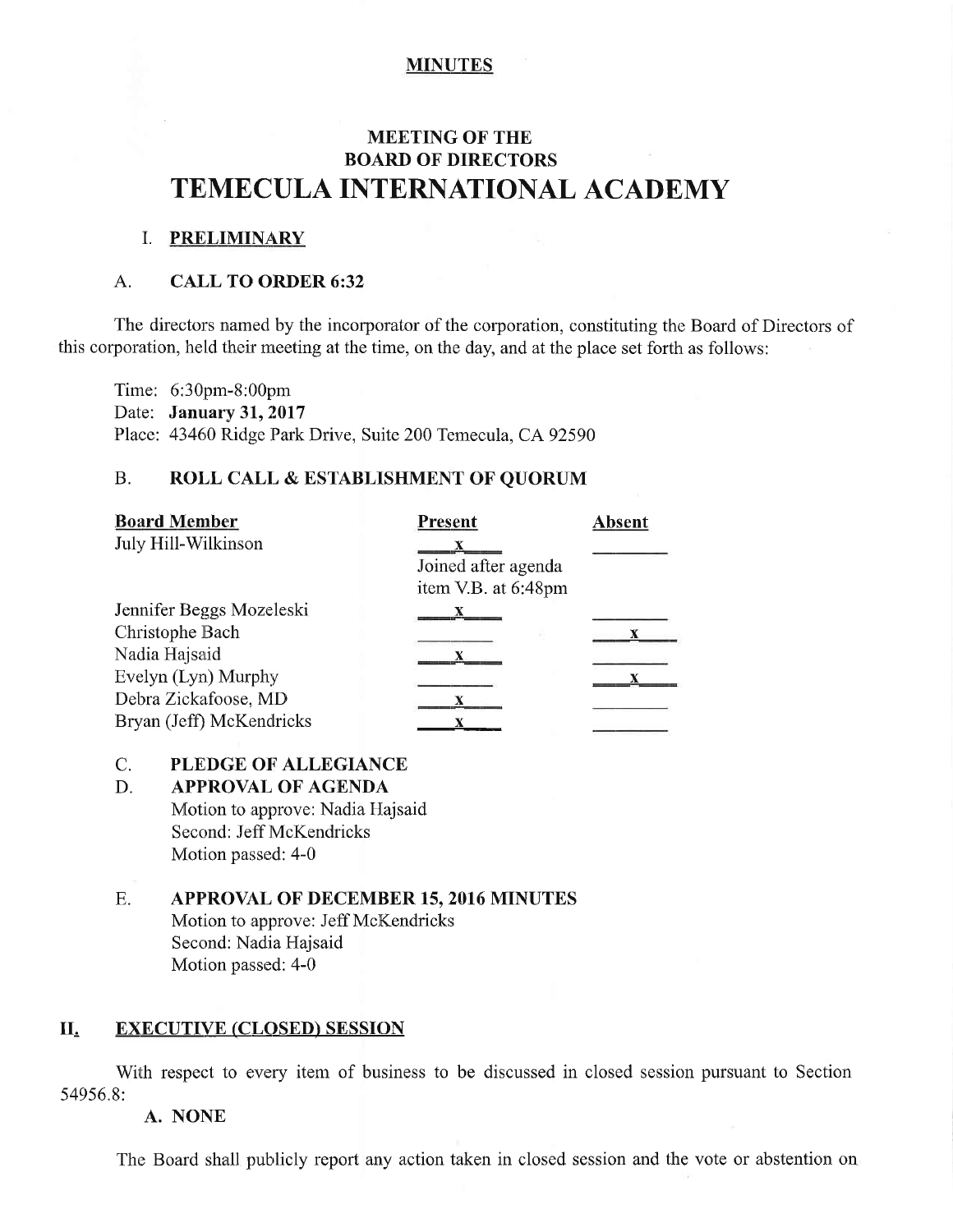that action of every member present.

#### ilI. COMMUNICATIONS

#### ORAL COMMUNICATIONS NONE A.

ORAL COMMUNICATIONS: Non-agenda items: no individual presentation shall be for more than three (3) minutes and the total time for this purpose shalI not exceed fifteen (15) minutes. Ordinanly, Board members will not respond to presentations and no action can be taken due to California's public meeting laws. However, the Board may give direction to staff following a presentation.

#### **CONSENT ITEMS** TV.

All matters listed under the consent agenda are considered by the Board to be routine and will be approved/enacted by the Board in one motion in the form listed below. Unless specifically requested by a Board member or a member of the public to be removed from the Consent Agenda for discussion, there will be no discussion of these items prior to the Board votes on them. The President recommends approval of all items on the consent agenda.

A. NONE New non-profit letter was adopted at last meeting

#### ITEMS SCHEDULED FOR DISCUSSION, UPDATE AND/OR ACTION V.

DISCUSSION AND IUPDATE REGARDING RIVERSIDE COUNTY APPEAL PROCESS A. and PUBLIC HEARING - public hearing scheduled February 1, 2017 4:00pm Riverside County School Board

Attorneys addressed staff report. 15 minutes for our report / district has 15 minutes / and then questions; YMC and CSMC attending. Capacity hearing date is still TBD. Board makes decision March 1. If approved, we will request a letter of approval pending approved minutes.

B. DISCUSSION AND ACTION PLAN REGARDING CDE REVOLVING LOAN - California Department of Education Revolving Loan Application due February 24, 2017, start up budget and Year <sup>1</sup>

Recommended webinar to be held on February 9, 2017 – Nadia Hajsaid participating – charter school number and CDS code required to approve  $\text{loan} - \text{loan}$  must be repaid in 2-3years. Loan application to be submitted to indicate that we will not have charter number and CDS code until after March 1, 2017.

Motion to authorize Nadia as point person for application and for submission by February 24 Motion to approve: Jeff McKendricks Second: Nadia Hajsaid Motion Passed: 4-0

July Hill-Wilkinson joined at 6:48pm

## C. DISCUSSION AND ACTION on PROP 39 FACILITIES PROPOSAL FROM THE **DISTRICT** update and response plan to the District letter on preliminary facility offer expected Feb 15,2017

District sent letter on January 17, 2017 asking for postponement to March 15, 2017 for decision. Declined and requested preliminary facility proposal by February 15, 2017.

Action to continue to engage with district for negotiation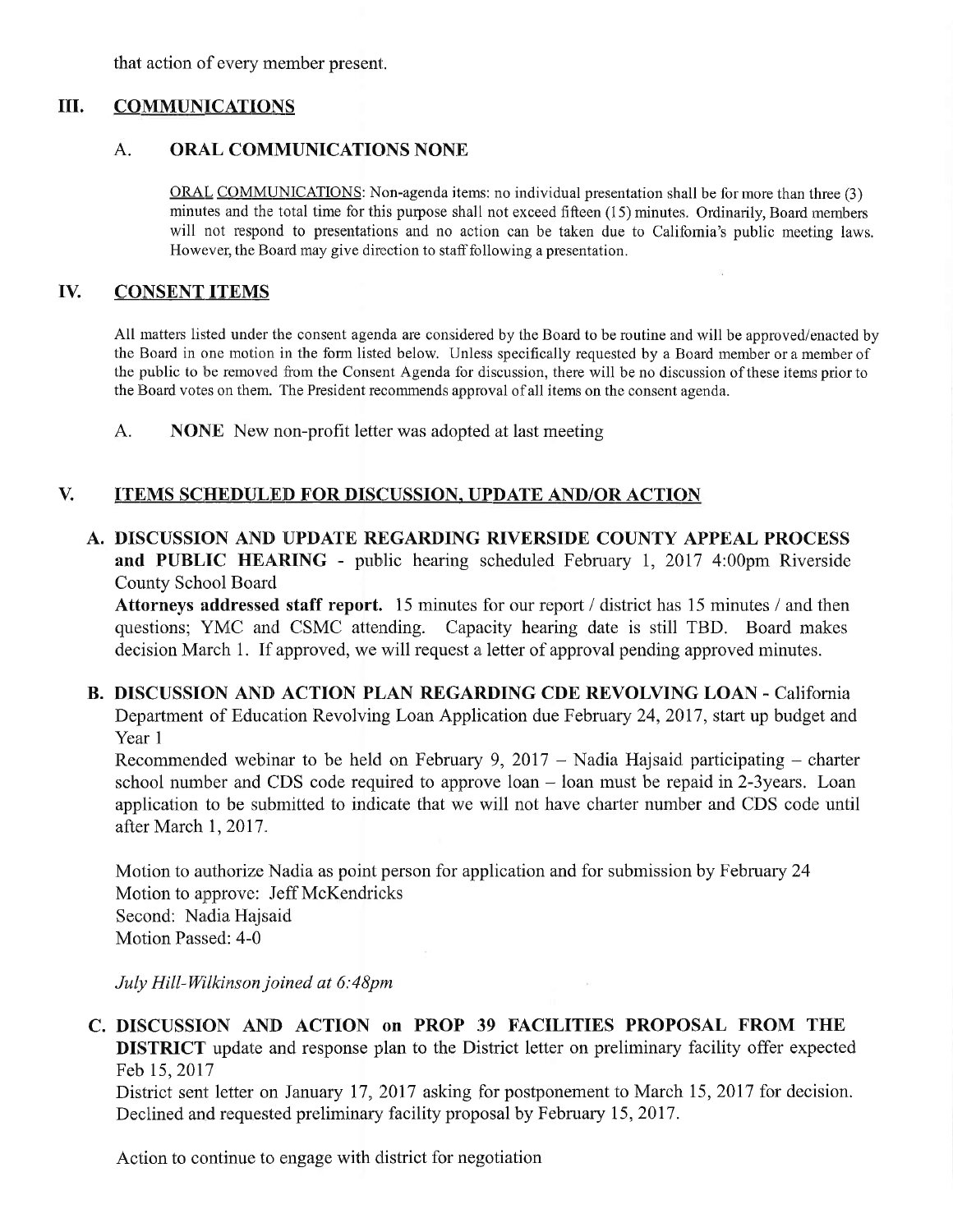Motion to approve: July Hill-Wilkinson Second: Nadia Hajsaid Motion passed: 5-0

D. DISCUSSION AND ACTION on SELPA APPLICATION - EL DORADO CHARTER SELPA and RIVERSIDE COUNTY SELPA - discussion of services offered, application process, deadlines, service dates and default if not approved. Decision by Board regarding application.

Proceed with applications to both SELPAs. El Dorado (transparent process – hand-out provided) - Application deadline is March 1, 2017 – capacity hearing by phone March 30, 2017 – decision April 6, 2017 – you have to provide a 6% admin fee for first year and that provides you with a consultant to provide guidance and support - \$5 per ADA contribution to a non-refundable to risk pool. Once approved, admin drops to 4%, and any new schools would be at this level.

Riverside has deadline of February 1, 2017, but Debra has meeting next week (February 8) to discuss the option of application, since this deadline can be adjusted.

If both decline, it defaults to district.

Action to proceed with Riverside County meeting and dual applications

Motion to approve: Nadia Hajsaid

Second: Jeff McKendricks

Motion passed: 5-0

## E. DISCUSSION AND ACTION APPROVING BOARD MEETING CALENDAR for 2017 Approved calendar with following changes

Feb 7 move to 21 April 4 move to 11 July 4 move to June 27 Motion to approve: Jeff McKendricks Second: Nadia Hajsaid Motion passed: 5-0

- F. DISCUSSION AND UPDATE ON PCSG GRANT APPROVAL next steps after charter approval, deadline for eligibility, allocation timing and impact CDS number for approval- It is needed to release funds.
- G. DISCUSSION AND IUPDATE ON CCSA ANNUAL CONFERENCE SCHOLARSHIP AND **TRAVEL STIPEND-** TIA qualified for CCSAs New Developer Scholarship which includes registration, hotel and airfare stipend to the annual meeting for 2 members. Nadia Hajsaid to go to network for back office support options/referrals / Debra Zickafoose will also be attending.

VI. OTHER: When will principal position be posted if all application processes are approved? Look at Ed-JOIN as option. Investigate Charter job advertisement options (do they exist?). Job description is being finalized.

# VII. CONCLUSTON OF THE MEETING

- A. ADDITION OF ITEMS TO FUTURE AGENDA
	- a. FISCAL PLAN 6 MONTHS YEAR 1 (March  $7<sup>th</sup>$  Meeting)
	- b. SELPA UPDATE (Feb 21)
	- c. FACILITY UPDATE (Feb 21)
	- d. CREATE DRAFT PRINCIPAL & TEACHER CONTRACTS (Feb 21)